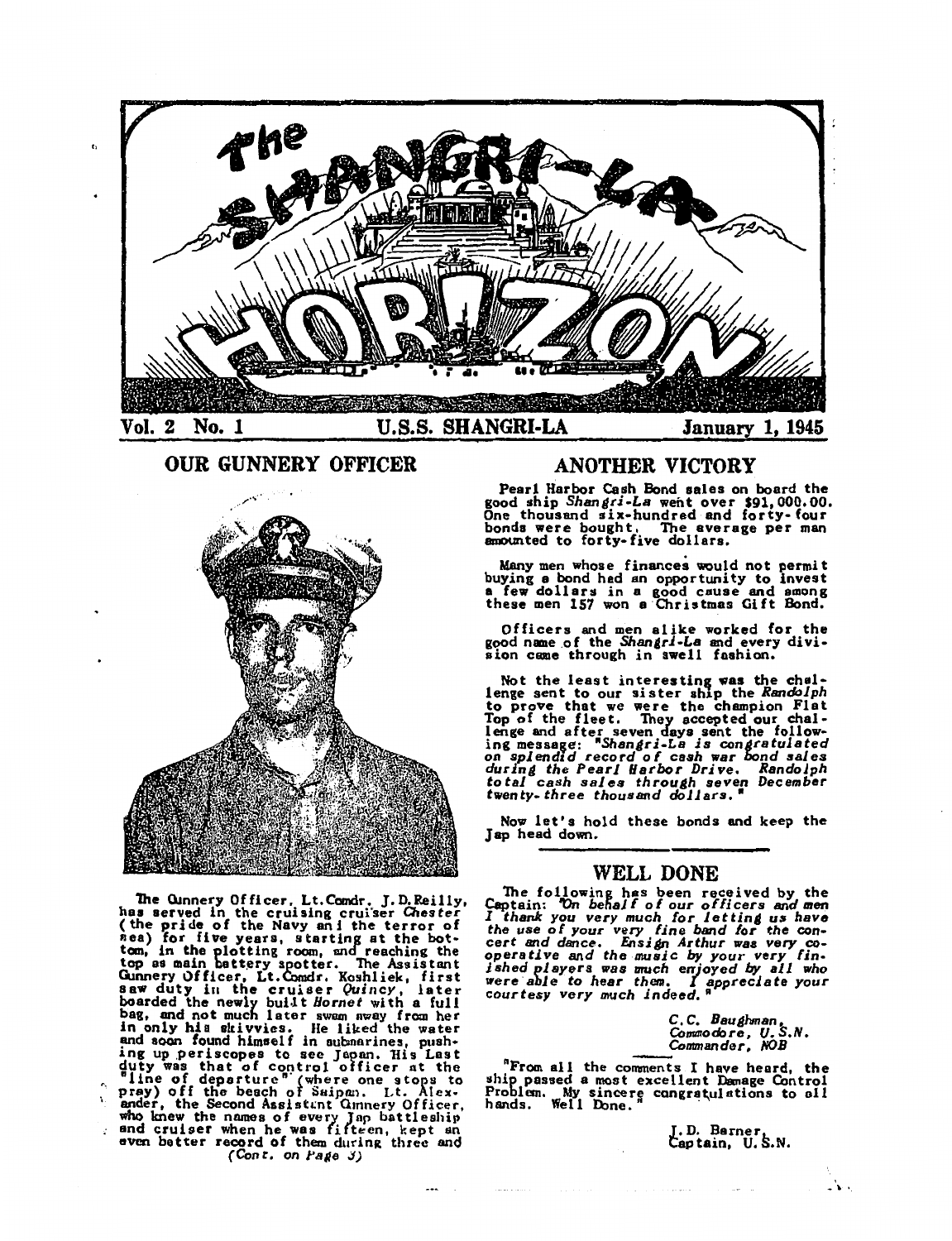

# DECK SPLINTERS

BOUCUETS: Luring our first G.Q. problem,<br>handling of the rations was very well ex-<br>ecuted....Randolph conceding to Shangri-La<br>winner in the recent Pearl Harbor Week Bond<br>Drive. A tribute to War Bond Officer, Chaplain Mitchell; assistants--Lt. Friedman,<br>Lt.(1g) Coleman and Murray Peck, PhoMlc, Lt. (1g) Loleman and Murray Peck, PhoMic,<br>for their efforts in putting over the drive<br>for a total of \$91,000....and to the men<br>who invested their fighting dollars to make<br>this possible....Lt.Comdr. Ayers, First Lt.<br>and Dam

ERICKBATS: To the one who is persistingly Exitating into the wrow is persistently<br>come a D-A-Y, etc....those throwing loose<br>gear around....letting the other fellow do<br>it....Cooling-off-with-outside-weather-<br>reports: Norfolk, Rain, Frost and Snow.

"Semper Fidelis." Corporals Erler, Lane<br>and Green are Marine retreads, each having<br>done a hitch before the war. Incidentally,<br>Corp. Erler is the writer of that fine<br>eulogy on the Shangri-La. Be sure and get<br>your copy....P. (Cont. on Page 4)

### THE FIRST



Two chaplains are aboard to aid of-<br>ficers and men in their worship life.<br>Chaplains P.L. Mitchell and P. Martineau<br>may be consulted at any time in the<br>Crews Library office.

Divine Worship will be held on the Hang ar Deck. Give God a chance. Attend church Sunday. Catholic Mass at 0900 - Cheplain Martineau. Protestant Service at 1000 Cheplain Mitchell. Services on the Hangar Deck.

# THE PADRES SAY

With every passing year, the blessed season of our Saviour's birth brings hope and<br>cheer to those of the Christian faith, and reserve the bonds of devotion, prayer and<br>fellowship which mean so much to the human heart.

We greet you, the officers and men of the<br>Shangri-La, in the Name of Him, whom to<br>know is life abundant, and life eternal.<br>Though it be a time of war, may the spirit<br>of Christ bring you this season that inner<br>peace which p

We wish you the blessings of God's pro-<br>tecting providence and a double portion of<br>His sustaining grace.

#### MUFFLERS FOR CHIEFS

CPOs may now wear mufflers with their overcoats under a recent addition to uni-<br>form regulations. When worn, they are to<br>be of white silk, rayon or wool, plain or<br>ribbed, woven or knitted, to be of approxinately commercial size.

# AND THOUSANDTH



 $\mathbf{r}$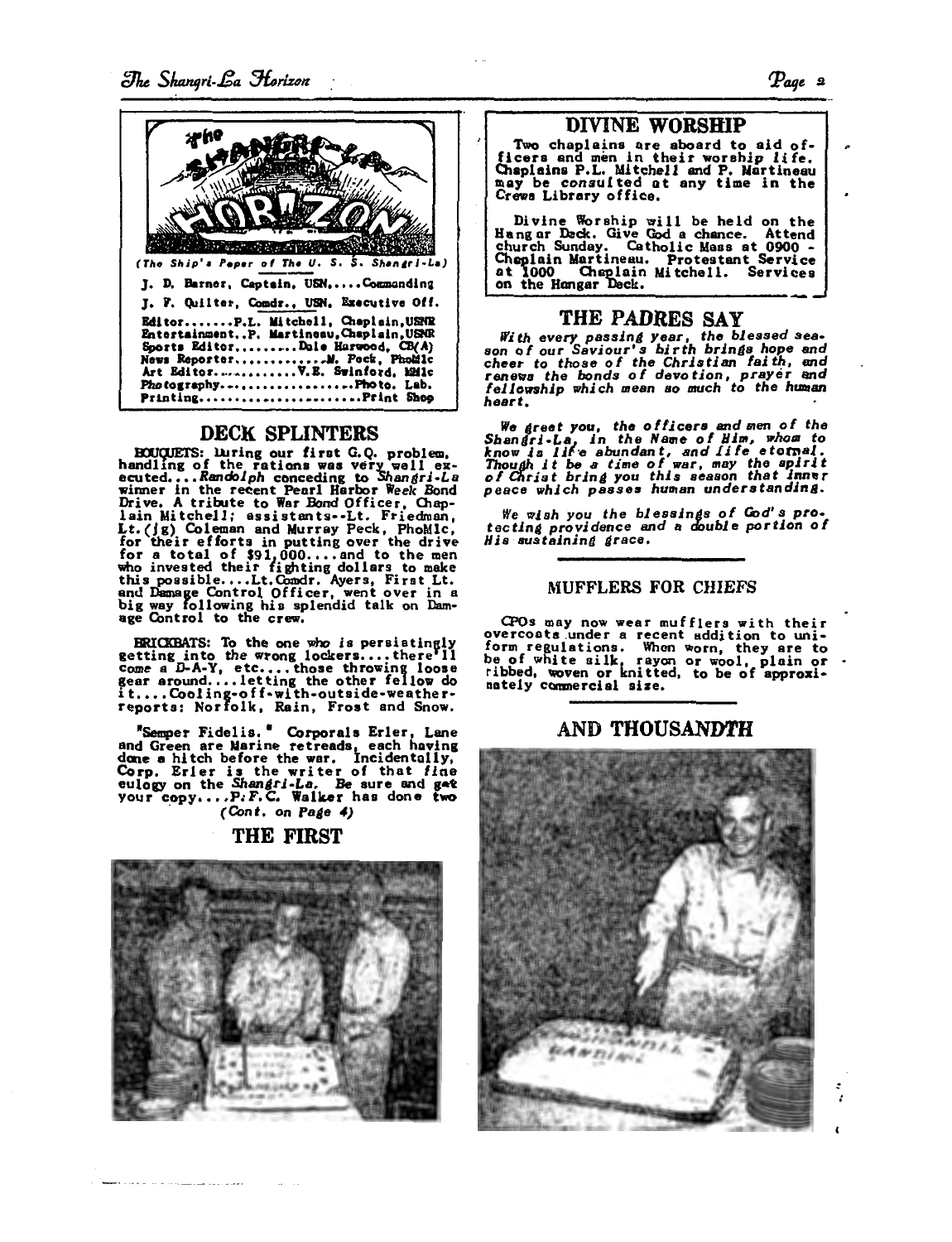

BEACH PARTIES GALORE ONE, TWO, THREE, FOUR.

#### OUR GUNNERY OFFICER *(Cont. from Page 1)*

one half years in the cruiser Cheater. He began his combat career cutting fuses on 3<sup>°</sup> shells with a hand wrench during the first raid on the Marshalls, and now is charged<br>with the maintenance of the *Shangri-La's*<br>ordnance equipment.

The G-1 Division Officer, Lt. Nestor, went to Tokyo with the *Hornet*, later sur-<br>vived many an action in the *Essex*. It is<br>believed that he is still single because<br>he hasn't been "States-side" long enough to find a wife, but perhaps hia prospective Mrs, doesn't like the heme he la so uaed to --a Mk 37 director. Lt. Margolis, G-2 Division Officer, controlled 20mm in the Enterprise, 40mm in the Forktown, and now 5" in the Shangri-La. The Bureau of Ord-<br>nance will design him a larger AA gun for Gristmas. Lt. Geci the *Minneapolis* just after ahe completely<br>destroyed two enemy torpedoes. He then served in the mighty New Jersey throughout<br>the Central Pacific campaigns. Lt. Stroberg of G-4 learned to keep the 40mm shoot-" ing in the *CVE Nassau*. That his experi-<br>| ences were stimulating will be guaranteed by any Dumage Control Officer. Lt. Heck of G-0 Division, the sea daddy, has been at sea over ten years, eight of which were in

## IT'S A SECRET

Don't cell the Gunnery Officer, but we're better than he thinks. During the last two firings we shot down four drones, and without using much ammunition. Tuesday morming we got so tired of waiting for the drone to be launched we almost shot it out of the hands of the Joe on the boat. But we waited and shot it down in the afternoon, It isn't such a small target; it ought to It isn't such a small target; it ought to<br>tow a sleeve. You should have seen it fall<br>in flames, just like the newsreels. In<br>fact, I'll bet our shakedown report sounds<br>just like a Communique, One plane known to<br>have been hi

/a/ Cannoners with Hairy Fars.

the battleship *Idaho* and two in the *Che*nango.

Many other officers and men of the Gunnery Department have met the foe, but they left the job unfinished, so that everyone could have the chance to earn free drinks after the victory parade. A snappy salute to the Cunnery Department and watch those<br>shells hit as one man expressed it, We<br>ain't sweating here for nothin.